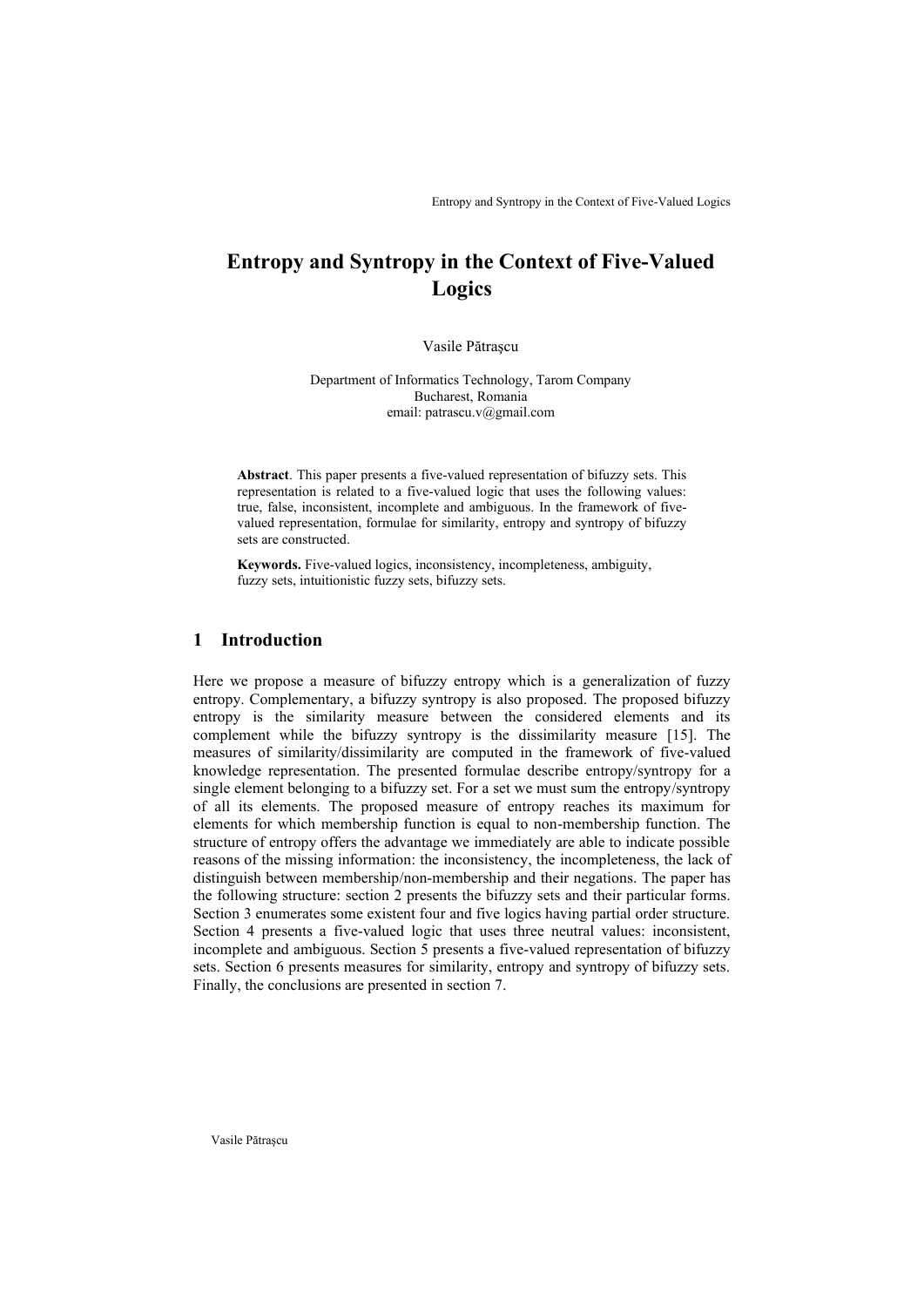#### **2 Bifuzzy Set and Its Particular Forms**

Let *X* be a crisp set. In the framework of Zadeh theory [17], a *fuzzy set A* is defined by the membership function  $\mu_A: X \to [0,1]$ . The non-membership function  $v_A: X \rightarrow [0,1]$  is obtained by negation and thus both functions define a partition of unity, namely:

$$
\mu_A + \nu_A = 1 \tag{2.1}
$$

Atanassov has extended the fuzzy sets to the *intuitionistic fuzzy sets* [1]. Atanassov has relaxed the condition (2.1) to the following inequality:

$$
\mu_A + \nu_A \le 1\tag{2.2}
$$

He has used the third function, the intuitionistic fuzzy index  $\pi_A$  that verifies the equality:

$$
\pi_A = 1 - \mu_A - \nu_A \tag{2.3}
$$

Similarly, we can consider instead of (2.1) the following condition:  $\mu_A + \nu_A \geq 1$ (2.4)

Thus, we obtain the *paraconsistent fuzzy set* [14]. One can define the index of contradiction:

$$
\kappa_A = \mu_A + \nu_A - 1 \tag{2.5}
$$

More generally, in this paper, we will consider as *bifuzzy set* a set *A* , defined by two functions totally independent  $\mu_A : X \to [0,1]$  and  $\nu_A : X \to [0,1]$ . We consider the following two parameters:

the net truth: 
$$
\tau_A = \mu_A - \nu_A
$$
 (2.6)  
the definedness 
$$
\delta_A = \mu_A + \nu_A - 1
$$
 (2.7)

When  $\delta_A > 0$  the information is inconsistent (overdefined) and when  $\delta_A < 0$  the information is incomplete (undefined). In addition, from (2.6) and (2.7) it results the following inequality:

$$
|\tau_A| + |\delta_A| \le 1 \tag{2.8}
$$

We must observe that  $|\tau|$  is a distance between  $\mu$  and  $\nu$ . Also,  $|\delta|$  is a distance between  $\mu$  and  $1-\nu$ . One can generalize the formulae (2.6) and (2.7). Let there be  $a, b \in [0,1]^2$  and  $\overline{a} = 1 - a$ ,  $\overline{b} = 1 - b$ . We can consider the following equality:

$$
\frac{a \cdot \overline{b}}{1 - a \cdot b} + \frac{\overline{a} \cdot b}{1 - a \cdot b} + \frac{\overline{a} \cdot \overline{b}}{1 - a \cdot b} = 1
$$
 (2.9)

If  $a = |\mu - \nu|$  and  $b = |\mu + \nu - 1|$  one obtains a new distance:

$$
D(\mu, \nu) = \frac{a \cdot \overline{b}}{1 - a \cdot b} = \frac{|\mu - \nu| \cdot (1 - |\mu + \nu - 1|)}{1 - |\mu - \nu| \cdot |\mu + \nu - 1|} \tag{2.10}
$$

and its equivalent form:

$$
D(\mu, 1 - \nu) = \frac{\overline{a} \cdot b}{1 - a \cdot b} = \frac{|\mu + \nu - 1| \cdot (1 - |\mu - \nu|)}{1 - |\mu - \nu| \cdot |\mu + \nu - 1|}
$$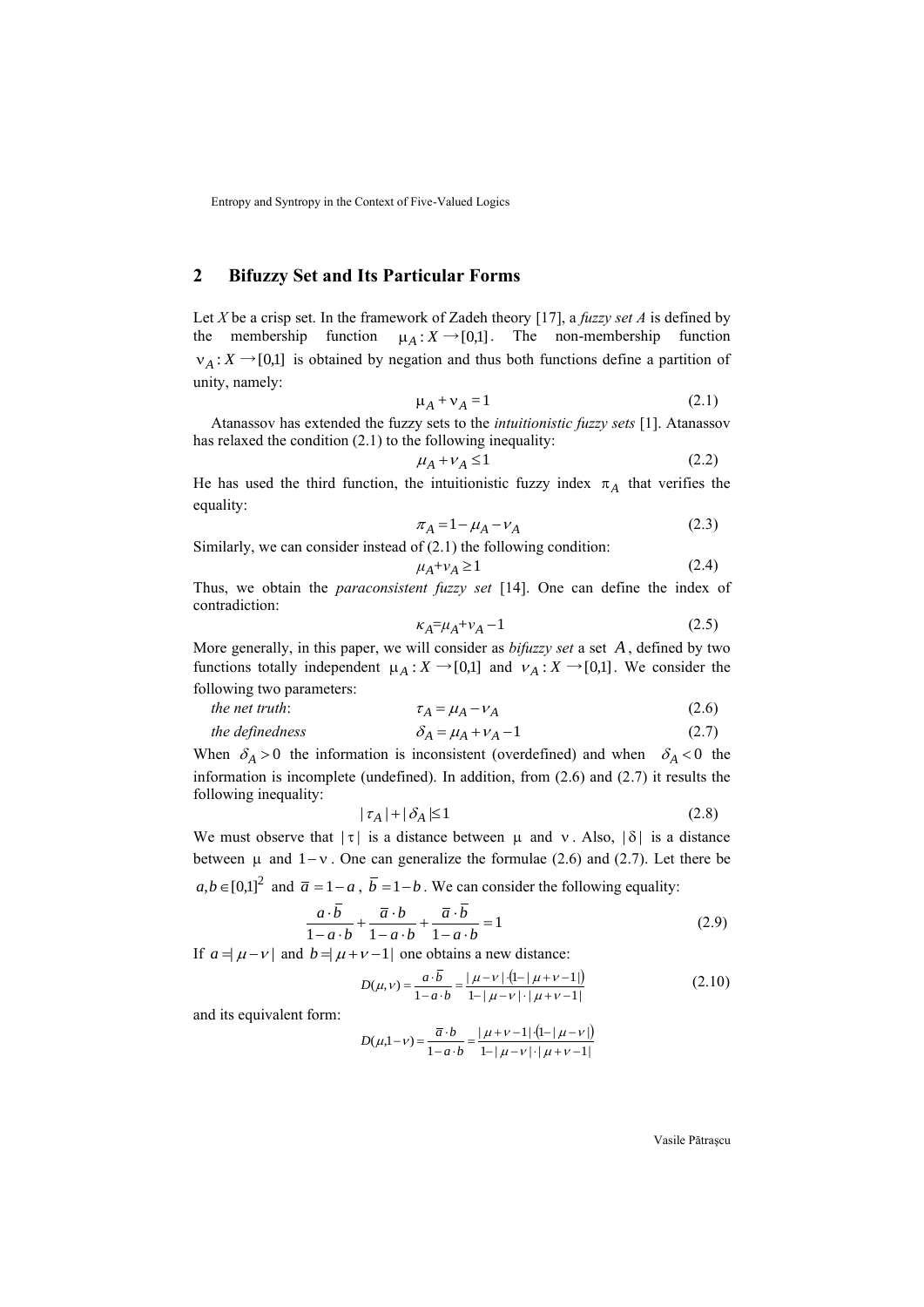It results, new formulae for  $\tau$  and  $\delta$ :

$$
\tau = \frac{1 - |\mu + \nu - 1|}{1 - |\mu - \nu| \cdot |\mu + \nu - 1|} \cdot (\mu - \nu) \tag{2.11}
$$

$$
\delta = \frac{1 - |\mu - \nu|}{1 - |\mu - \nu| \cdot |\mu + \nu - 1|} \cdot (\mu + \nu - 1)
$$
\n(2.12)

### **3 Four and Five-valued Logics Partial Ordered**

Four and five-valued logics are a good deal rarer in the literature than three-valued ones. Goddard and Routley considered a logic with following values: true *T* , false *F*, nonsignificant *N* and incomplete *I* [9]. Belnap has defined his well known logic using the values true  $T$ , false  $F$ , none  $N$  and both  $B$  [3]. Bergstra, Bethke, Rodenburg proposed a four-valued logic that uses the values: true  $T$ , false  $F$ , divergent *D* and meaningless *M* [4]. Delgado, Sanchez and Vila considered a fourvalued logic that uses the values: true  $T$ , false  $F$ , unknown  $U$  and contradiction  $C$ [6]. Their logic is different from Belnap one. Ferrreira has defined a five-valued logic. The five values correspond to the following semantics: true *tt* , false *ff* , inconsistent ii, undefined or unknown *uu* and (possibly) known but consistent *kk* [7]. He used two-letter symbols because, he considered that symbols such as  $t, f, u, i$  are commonly used in mathematics and other sciences. Lewis introduces a five-valued logic with the values: true 1, false 0, up  $0/1$ , down  $1/0$  and ambiguous  $\frac{1}{2}$  $\frac{1}{2}$  [12]. Levis developed the five valued logic from Metze's four valued logic [20]. Bergstra and Ponse have defined a five-valued logic de uses the values: true  $T$ , false  $F$ ,

meaningless  $M$ , choice  $C$  and divergent  $D$  [5]. In this paper is presented a fivevalued logic that differs from all these enumerated above.

# **4 Five-valued Logic Based on Inconsistency, Incompleteness and Ambiguity**

In the framework of this logic we will consider the following five values: *true t , false f , incomplete* (*undefined*) *u , inconsistent* (*contradictory, overdefined*) *c* , and *ambiguous* (*equidistant*) *i* . Tables 1, 2, 3, 4, 5, 6 and 7 show the basic operators in this logic.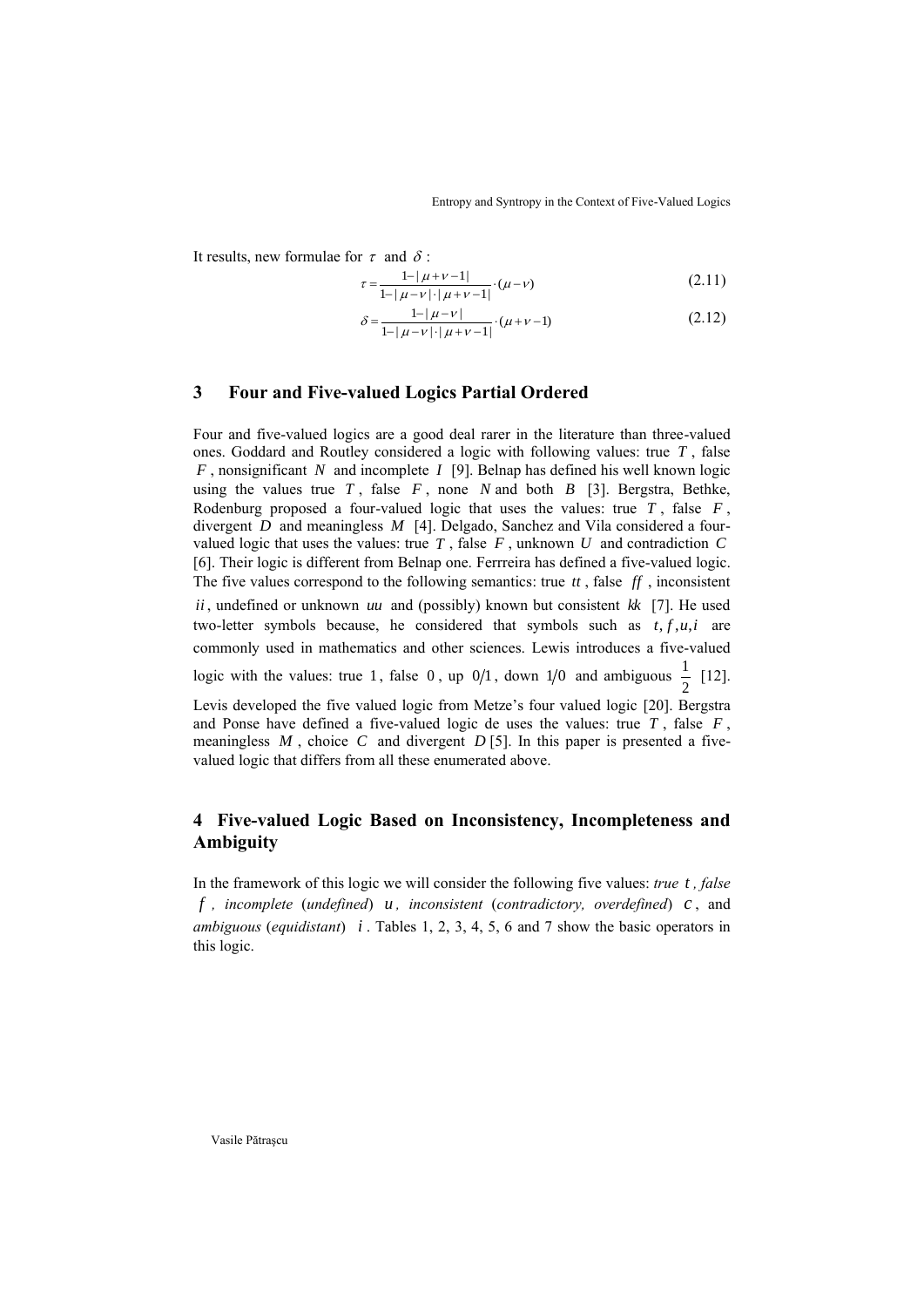| $\cup$        |  | $\boldsymbol{u}$ | $\mathcal{C}$ |   |
|---------------|--|------------------|---------------|---|
|               |  |                  |               |   |
|               |  |                  |               |   |
| $\mathcal{U}$ |  | $\boldsymbol{u}$ |               |   |
| $\mathcal{C}$ |  |                  | $\mathcal C$  | C |
|               |  | и                | C             |   |

### **Table 1**: The disjunction

**Table 2**: The conjunction

|   | $\boldsymbol{u}$ | ◠ |  |
|---|------------------|---|--|
|   | и                |   |  |
|   |                  |   |  |
| и | и                |   |  |
|   |                  |   |  |
|   |                  |   |  |

**Table 3**: The complement

| t                     |                   |
|-----------------------|-------------------|
| ı                     | ĺ                 |
| $\mathcal{U}$         | $\mathcal{U}$     |
| $\mathcal{C}_{0}^{2}$ | $\mathcal{C}_{0}$ |
|                       | t                 |

**Table 4**: The negation

| t             |                            |
|---------------|----------------------------|
|               |                            |
| $\mathcal{U}$ | $\mathcal{C}_{0}$          |
| $\mathcal C$  | $\boldsymbol{\mathcal{u}}$ |
|               | t                          |

**Table 5**: The dual

|                   | $\approx$     |
|-------------------|---------------|
| t                 | t             |
| i                 | i             |
| $\mathcal{U}$     | $\mathcal C$  |
| $\mathcal{C}_{0}$ | $\mathcal{U}$ |
|                   |               |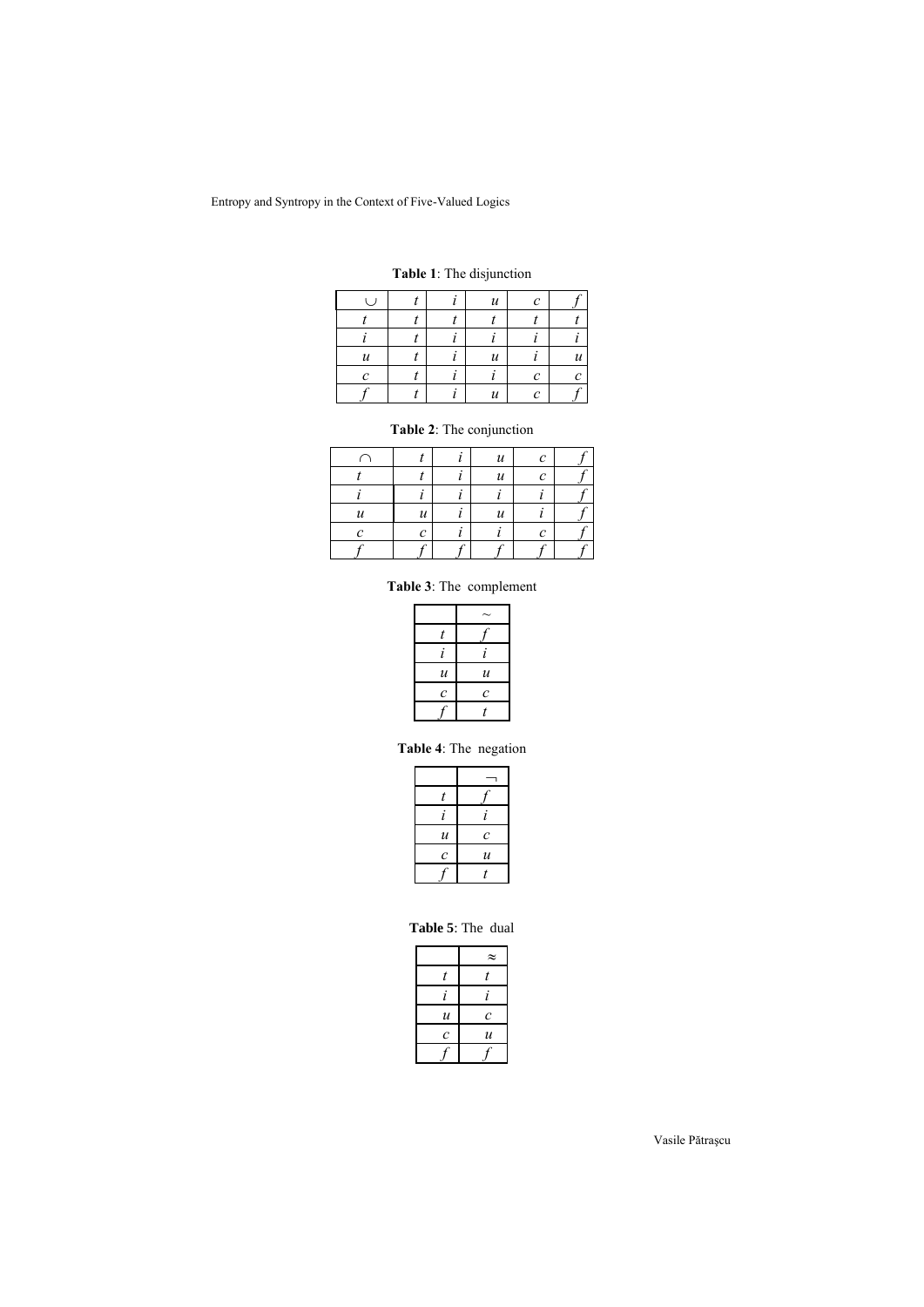|  |  | <b>Table 6:</b> The implication |
|--|--|---------------------------------|

|                     |  | $\boldsymbol{u}$ | C |    |
|---------------------|--|------------------|---|----|
|                     |  | $\boldsymbol{u}$ | C |    |
|                     |  |                  |   |    |
| $\boldsymbol{\eta}$ |  | $\boldsymbol{u}$ |   | 11 |
| C                   |  |                  | с |    |
|                     |  |                  |   |    |

**Table 7**: The equivalence

| $\leftrightarrow$ |                  | $\boldsymbol{u}$ | $\mathcal C$ |                  |
|-------------------|------------------|------------------|--------------|------------------|
|                   |                  | $\boldsymbol{u}$ | $\mathcal C$ |                  |
|                   |                  |                  |              |                  |
| $\boldsymbol{u}$  | $\boldsymbol{u}$ | $\boldsymbol{u}$ |              | $\boldsymbol{u}$ |
| C                 | C                |                  | C            | $\mathcal{C}$    |
|                   |                  | $\boldsymbol{u}$ | c            |                  |

## **5. Transformation from Bivalued Knowledge Representation to a Five-Valued One**

In order to obtain a multi-valued representation of bifuzzy values, we can define a fuzzy partition on the unit square. Taking into account the geometrical form of the square and its symmetry the first values of number of classes could be 4, 5 or 9. For 9 classes, the model is too complicated. For 4 classes we can not consider the center of the square, where the entropy of fuzzy sets has its maximum value. Because of this reasons, in this paper it will be defined a five-valued fuzzy partition. This partition is related to the five-valued logic presented in this paper. Let there be a bifuzzy value

 $(\mu, \nu) \in [0,1]^2$ . From (2.6) and (2.7) one obtains  $\tau$  and  $\delta$ . We will define the following 5 parameters:

| index of truth:                                  | $t=\tau_{+}$          | (5.1) |
|--------------------------------------------------|-----------------------|-------|
| <i>index of falsity:</i>                         | $f=\tau_-$            | (5.2) |
| index of inconsistency:                          | $c = \delta_{+}$      | (5.3) |
| <i>index of incompleteness:</i>                  | $u = \delta$          | (5.4) |
| index of ambiguity:                              | $i=1- \tau - \delta $ |       |
| where $x_+ = \max(x,0)$ and $x_- = \max(-x,0)$ . |                       |       |

It results the following five-valued fuzzy partition of unity:

$$
t + f + u + c + i = 1 \tag{5.5}
$$

We must observe that  $t$  is related to the point  $(1,0)$ ,  $f$  is related to the point  $(0,1)$ , *u* is related to the point  $(0,0)$ , *c* is related to the point  $(1,1)$  and *i* is related to the point (0.5,0.5). Let there be  $x = (t, c, u, f) \in [0,1]^4$ , For this kind of vectors, one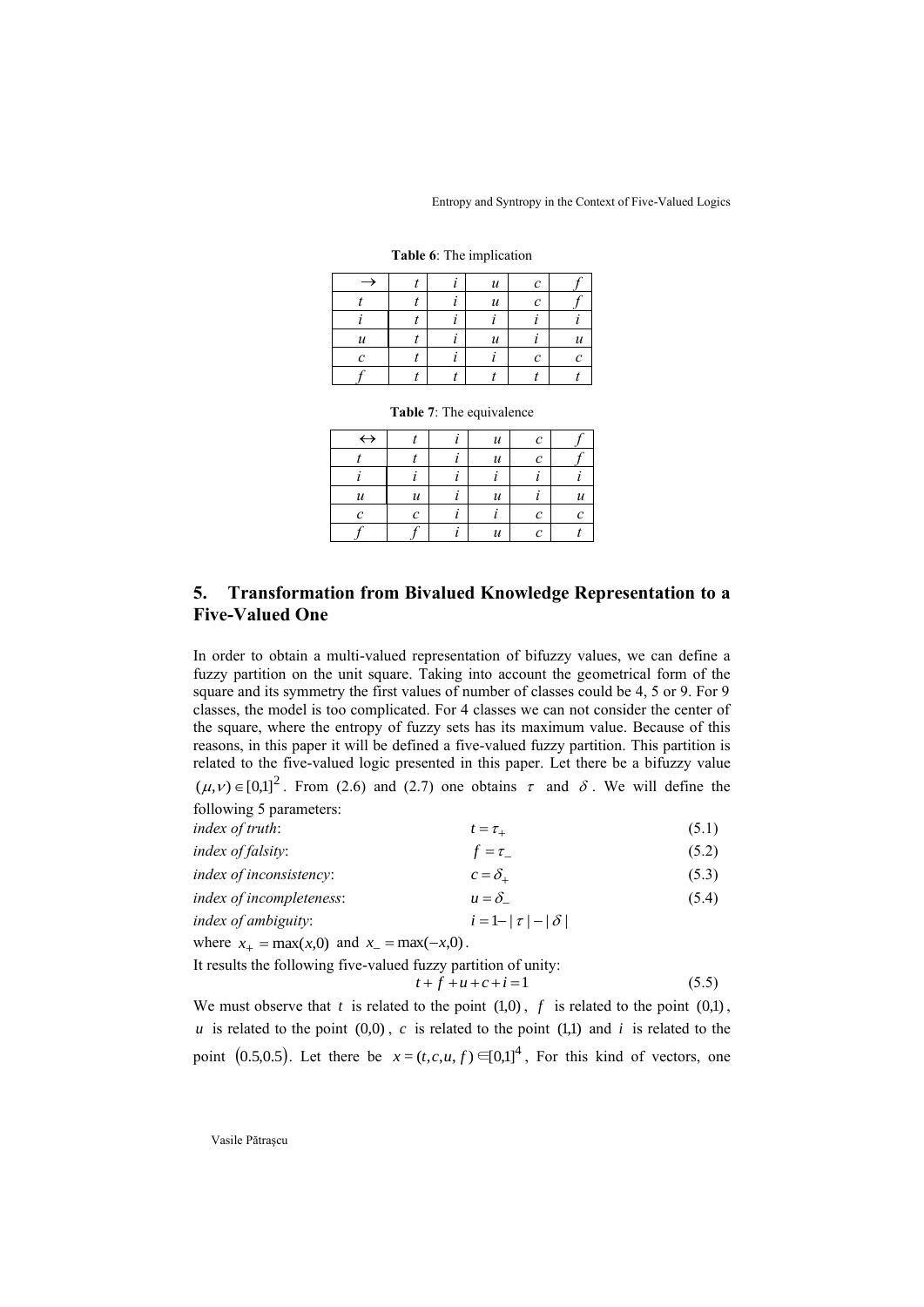defines the union, the intersection, the complement, the negation, the complement and the dual operators.

*The Union*: For two vectors  $x_1, x_2 \in [0,1]^4$  one defines the union  $x_1 \cup x_2$  by the formula:

$$
x_1 \cup x_2 = (t_1 \vee t_2, (c_1 + f_1) \wedge (c_2 + f_2) - f_1 \wedge f_2, (u_1 + f_1) \wedge (u_2 + f_2) - f_1 \wedge f_2, f_1 \wedge f_2)
$$
\n(5.6)

*The Intersection*: For two vectors  $x_1, x_2 \in [0,1]^4$  one defines the intersection  $x_1 \cap x_2$ by the formula:

$$
x_1 \cap x_2 = (t_1 \land t_2,(c_1 + t_1) \land (c_2 + t_2) - t_1 \land t_2,(u_1 + t_1) \land (u_2 + t_2) - t_1 \land t_2,f_1 \lor f_2)
$$
\n(5.7)

In formulae (5.6) and (5.7), the symbols " $\vee$ " and " $\wedge$ " represent any couple of Frank t-conorm, Frank t-norm.

If we want to preserve de properties  $u \cdot c = 0$  it is necessary to choose only and only  $\vee$  = max and  $\wedge$  = min in formulae (5.6) (5.7).

*The Complement*: For  $x = (t, c, u, f) \in [0,1]^4$  one defines the complement  $x^c$  by formula:

$$
x^c = (f, c, u, t) \tag{5.8}
$$

*The Negation*: For  $x = (t, c, u, f) \in [0,1]^4$  one defines the negation  $x^n$  by formula:

$$
x^n = (f, u, c, t) \tag{5.9}
$$

*The Dual*: For  $x = (t, c, u, f) \in [0,1]^4$  one defines the dual  $x^d$  by formula:

$$
x^d = (t, u, c, f) \tag{5.10}
$$

In the set  ${0,1}^4$  there are five vectors having the form  $x = (t, c, u, f)$ , which verify the condition  $t + f + c + u \le 1$ :  $T = (1,0,0,0)$  (*True*), *F* = (0,1,0,0) (*False*), *C* = (0,0,1,0) (*Inconsistent*),  $U = (0,0,0,1)$  (*Incomplete*) and  $I = (0,0,0,0)$ (*Ambiguous*). Using the operators defined by (5.6), (5.7), (5.8), (5.9) and (5.10), the same truth table results as seen in Tables 1, 2, 3, 4, 5.

#### **6 Similarity, Entropy and Syntropy of Bifuzzy Sets**

For a non-crisp set, uncertainty results from the imprecise boundaries or it results from the lack of crisp distinction between the elements belonging and not belonging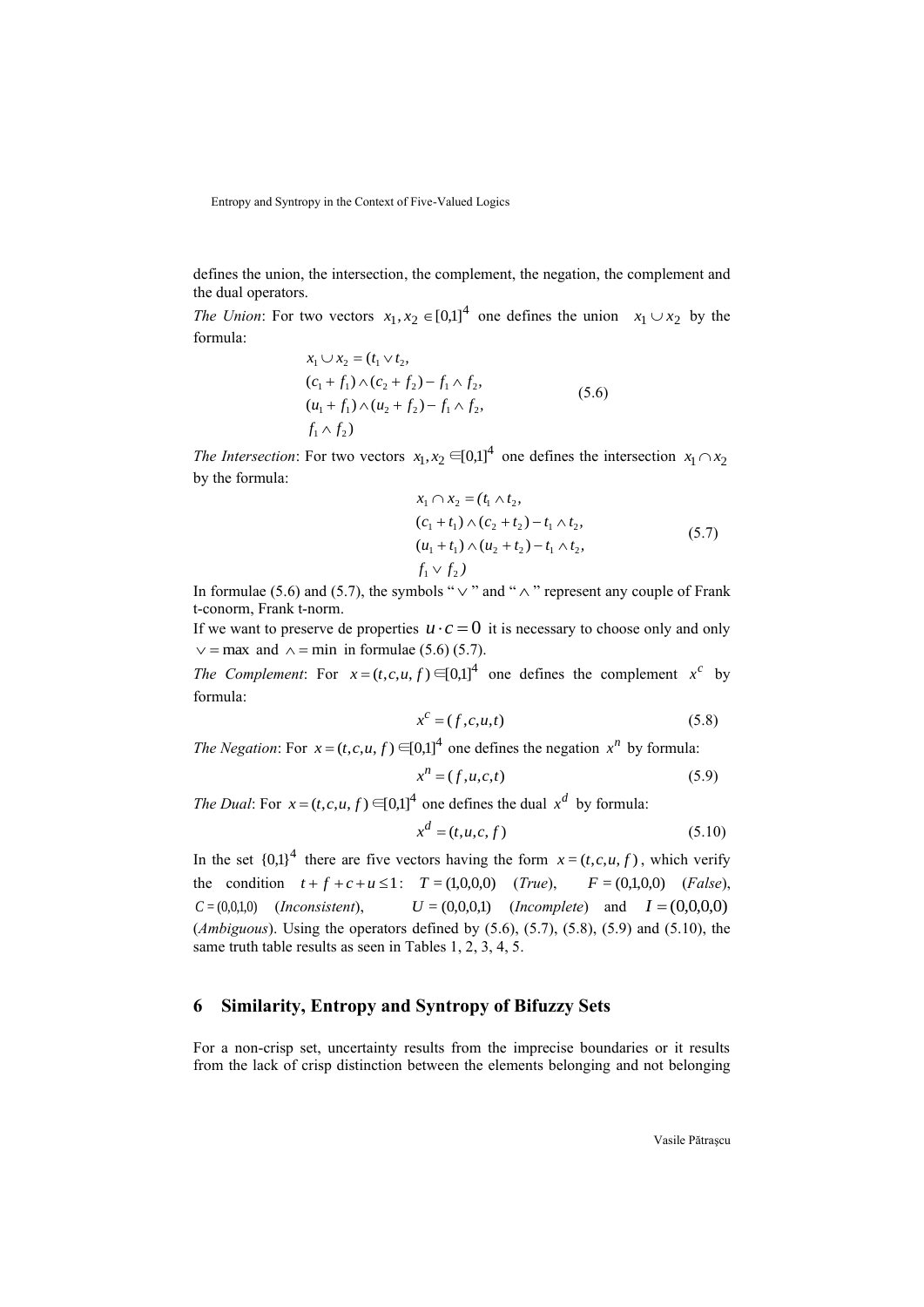to a set. The uncertainty of fuzzy sets is called fuzziness. A measure of fuzziness is the entropy first mentioned by Zadeh [21]. Kaufman [10] proposed to measure a degree of fuzziness of any fuzzy set *A* by a metric distance between its membership function and the membership function of its nearest crisp set. Another way given by Yager [16] was to view a degree of fuzziness in term of a lack of distinction between the fuzzy set and its complement. De Luca and Termini [13] introduced some requirements for entropy of fuzzy sets. Szmidt and Kacprzyk have extended these requirements from fuzzy sets to intuitionistic fuzzy sets. Kosko [11] proposed to measure the fuzzy entropy by the ratio between the distance to the nearest crisp element and the distance to the farthest crisp element. But this formula is nothing else then a similarity measure between the considered elements and its complement. This formula will be used in order to define the bifuzzy entropy. Hence in fact the measure is not unique, because of the particular form of similarity that is used. Moreover, such entropy is dependent on the representation of element  $x$ . Firstly, we define de similarity of bifuzzy values. Let there be a bifuzzy value  $x = (\mu, v) \in [0,1]^2$  and its five-valued representation  $(t, f, c, u, i)$ . Because  $t + f + c + u + i = 1$  one can use the [Bhattacharyya](http://en.wikipedia.org/wiki/Bhattacharyya_distance#Bhattacharyya_coefficient) similarity for two bifuzzy values [2].

 $\forall x_1, x_2 \in [0,1]^2$ 

$$
S(x_1, x_2) = \sqrt{t_1 t_2} + \sqrt{f_1 f_2} + \sqrt{c_1 c_2} + \sqrt{u_1 u_2} + \sqrt{i_1 i_2}
$$
(6.1)

Having the similarity, one can define the entropy. Therefore we get:

$$
x = (\mu, v) = (t, f, c, u, i)
$$
\n(6.2)

$$
x^{c} = (v, \mu) = (f, t, c, u, i)
$$
\n(6.3)

$$
S(x, x^c) = \sqrt{t \cdot f} + \sqrt{f \cdot t} + \sqrt{c \cdot c} + \sqrt{u \cdot u} + \sqrt{i \cdot i}
$$
 (6.4)

$$
e(x) = S(x, x^c) = c + u + i \tag{6.5}
$$

 $(6.2)$ 

This is the entropy of bifuzzy value  $x = (\mu, v)$  and represents the total uncertainty. The defined entropy has three components related to inconsistency , incompleteness and ambiguity. In order to have a complete description of entropy we define the following vector:  $\rightarrow$ 

$$
\vec{e} = (c, u, i) \tag{6.6}
$$

Our vector approach of bifuzzy entropy is close to that defined by Grzegorzewski and Mrowka for intuitionistic fuzzy sets [8]. Also, we define the syntropy [18],[19]:

$$
\gamma = t + f \tag{6.7}
$$

We must underline that  $\gamma$  is a measure for syntropy because it is the negation of entropy. Also this parameter is known as negentropy. The syntropy has two components: the index of truth and index of falsity. In addition, we define the following vector of syntropy:  $\overline{\phantom{a}}$ 

$$
\vec{\gamma} = (t, f) \tag{6.8}
$$

Entropy (6.5) and syntropy (6.7) verify the equalities:

$$
\forall x, y \in [0,1]^2 \quad e(x \cup y) + e(x \cap y) = e(x) + e(y) \n\gamma(x \cup y) + \gamma(x \cap y) = \gamma(x) + \gamma(y)
$$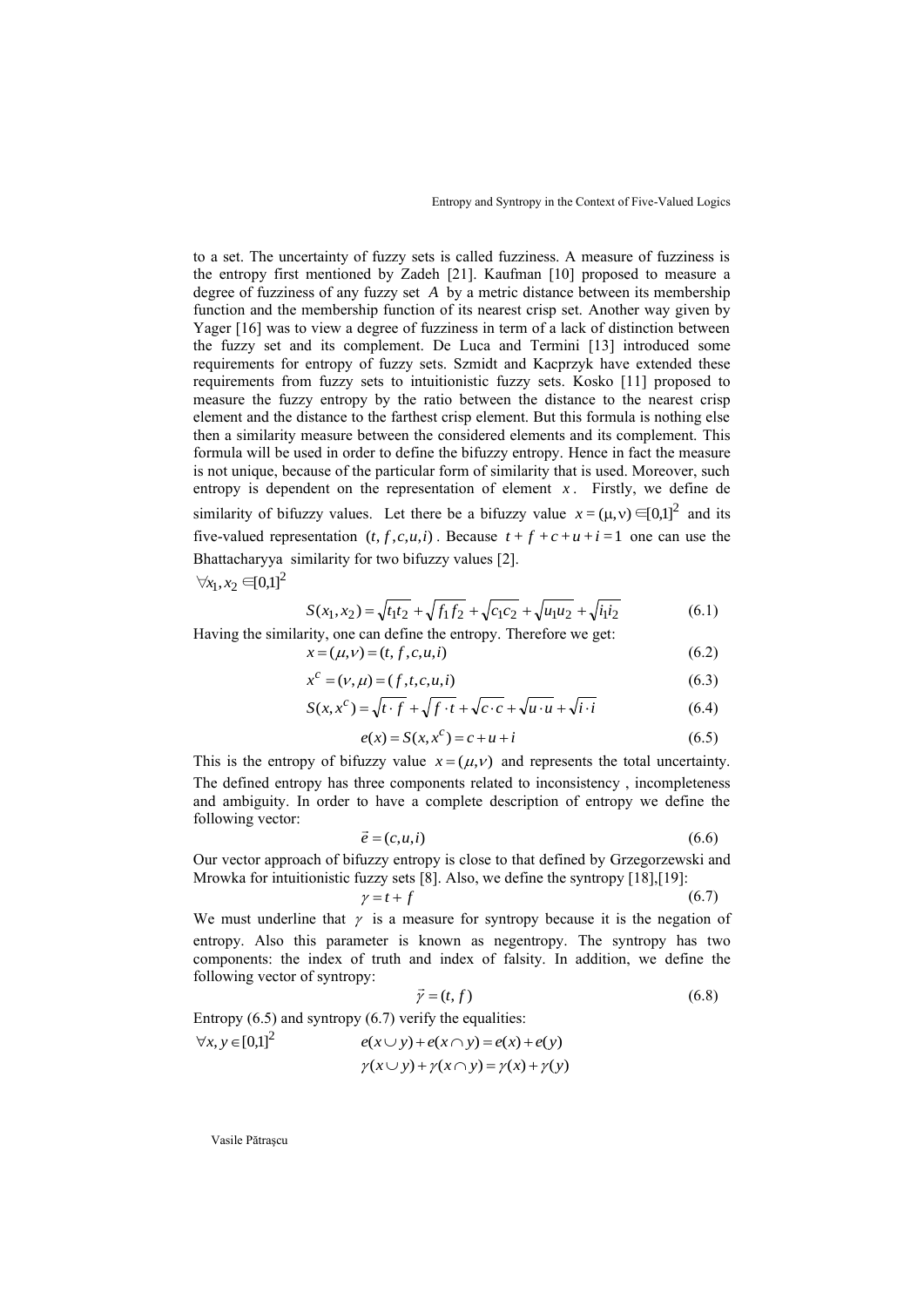where  $\cup$  and  $\cap$  are defined by (5.6) and (5.7). Using  $(2.11)$ ,  $(2.12)$  one obtains the following particular forms for *e* and  $\gamma$ :

$$
e = \frac{1 - |\mu - \nu|}{1 - |\mu - \nu| \cdot |\mu + \nu - 1|}
$$

$$
\gamma = \frac{|\mu - \nu| \cdot (1 - |\mu + \nu - 1|)}{1 - |\mu - \nu| \cdot |\mu + \nu - 1|}
$$

We consider the points  $x = (0.5, 0.5)$  and  $y = (0, 0)$ . One obtains:  $e(x) = e(y) = 1$ ,  $\vec{e}(x) = (0,0,1)$ ,  $\vec{e}(y) = (0,1,0)$  where  $\vec{e} = (c,u,i)$ . Analyzing the scalars  $e(x)$  and  $e(y)$ , it results that both points have the same entropy but the nature of entropy is not the same. Analyzing the vector entropies  $\vec{e}(x)$  and  $\vec{e}(y)$ , it results that the first point has as source of its entropy, the ambiguity while the second has the incompleteness.

# **7 Conclusions**

In this paper, a method was presented regarding multi-valued knowledge representation. Also, a five-valued logic was presented based on five values: true, false, incomplete, inconsistent and ambiguous. Using this logic, new representations are obtained for bifuzzy set. These new representations supply formulae for entropy and syntropy of bifuzzy sets. This approach offers a vector structure with three components for entropy and with two components for syntropy. However, the proposed measure is consistent with the classical entropy for standard fuzzy sets.

#### **References**

- 1. Atanassov, K.: Intuitionistic fuzzy sets, Fuzzy Sets and Systems 20, pp. 87-96, (1986)
- 2. Bhattacharyya, A.: On a measure of divergence between two statistical populations defined by their probability distributions. Bulletin of the Calcutta Mathematical Society 35: pp. 99– 109, (1943)
- 3. Belnap, N.: A Useful Four-valued Logic, Modern Uses of Multiple-valued Logics (D. Reidel, ed), Dordrecht-Boston, pp. 8-37, (1977)
- 4. Bergstra, J. A., Bethke, I., Rodenburg, P. H.: A propositional logic with 4 values: true, false, divergent and meaningless. Journal of Applied Non-Classical Logics, 5:199-217, (1995)
- 5. Bergstra, J.A., Ponse, A.: Process Algebra with Five-Valued Conditions. Combinatorics, Complexity and Logic. Proceedings of DMTCS'99 and CATS'99, Springer-Verlag, Singapore, (1999)
- 6. Delgado, M., Sanchez, D., Vila, M.A.: Fuzzy Three-valued and Four-valued Representation of Imprecise Properties, IPMU 2004, Perugia, Italy, July 4-9, (2004)
- 7. Ferreira, U.: A five-valued logic and a system. JC&T, Vol. 4, No. 3, pp. 134-140, Oct. (2004)
- 8. Grzegorzewski, P., Mrowka, E.: On the Entropy of Intuitionistic Fuzzy Sets, and Interval-Valued Fuzzy Sets, IPMU 2004 Conference, Perugia, Italy, July 4-9, (2004)